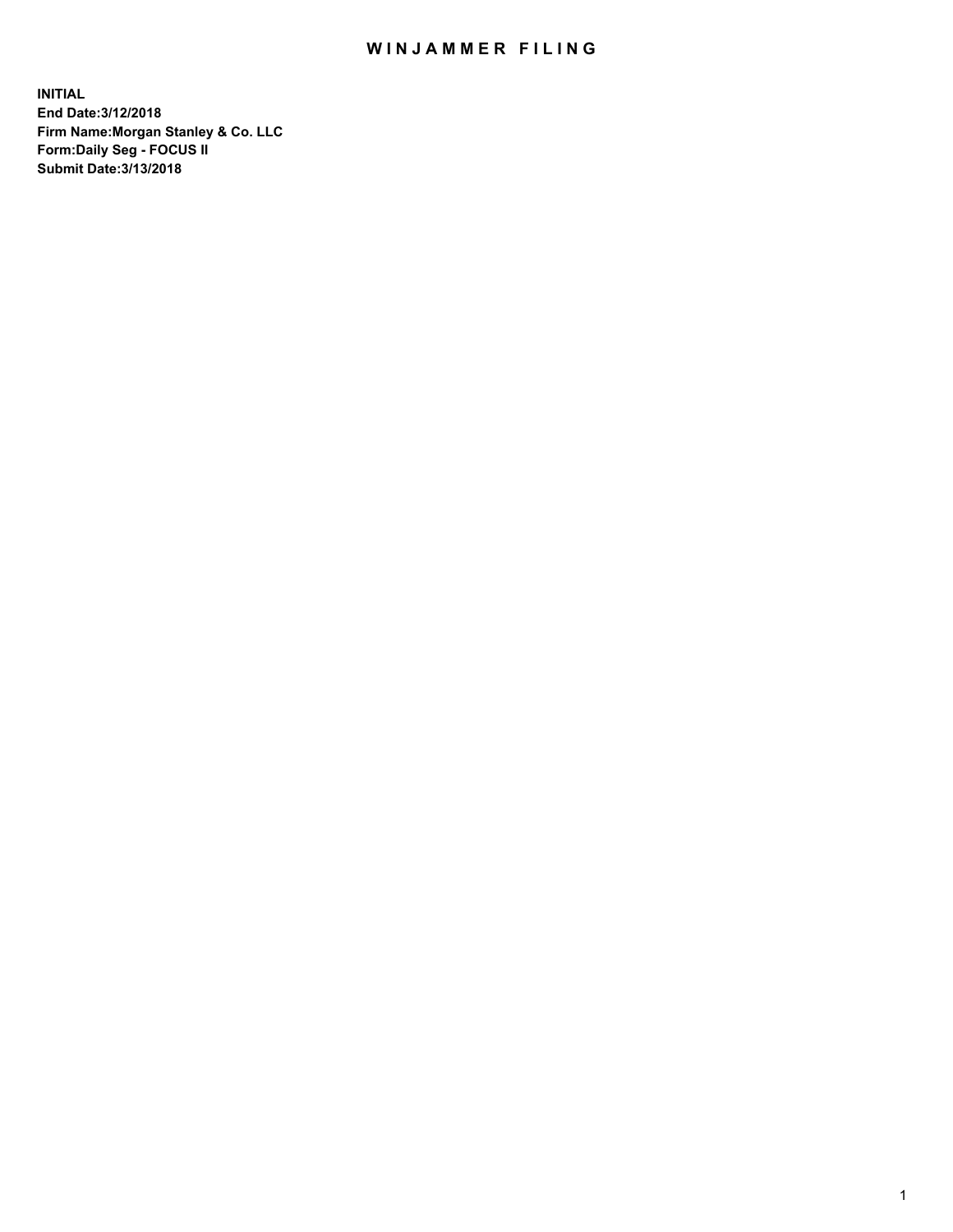## **INITIAL End Date:3/12/2018 Firm Name:Morgan Stanley & Co. LLC Form:Daily Seg - FOCUS II Submit Date:3/13/2018 Daily Segregation - Cover Page**

| Name of Company<br><b>Contact Name</b><br><b>Contact Phone Number</b><br><b>Contact Email Address</b>                                                                                                                                                                                                                          | Morgan Stanley & Co. LLC<br>Ikram Shah<br>212-276-0963<br>lkram.shah@morganstanley.com |
|--------------------------------------------------------------------------------------------------------------------------------------------------------------------------------------------------------------------------------------------------------------------------------------------------------------------------------|----------------------------------------------------------------------------------------|
| FCM's Customer Segregated Funds Residual Interest Target (choose one):<br>a. Minimum dollar amount: ; or<br>b. Minimum percentage of customer segregated funds required:%; or<br>c. Dollar amount range between: and; or<br>d. Percentage range of customer segregated funds required between: % and %.                        | 331,000,000<br>0 <sub>0</sub><br>00                                                    |
| FCM's Customer Secured Amount Funds Residual Interest Target (choose one):<br>a. Minimum dollar amount: ; or<br>b. Minimum percentage of customer secured funds required:%; or<br>c. Dollar amount range between: and; or<br>d. Percentage range of customer secured funds required between:% and%.                            | 140,000,000<br>0 <sub>0</sub><br>0 <sub>0</sub>                                        |
| FCM's Cleared Swaps Customer Collateral Residual Interest Target (choose one):<br>a. Minimum dollar amount: ; or<br>b. Minimum percentage of cleared swaps customer collateral required:% ; or<br>c. Dollar amount range between: and; or<br>d. Percentage range of cleared swaps customer collateral required between:% and%. | 92,000,000<br>0 <sub>0</sub><br>0 <sub>0</sub>                                         |

Attach supporting documents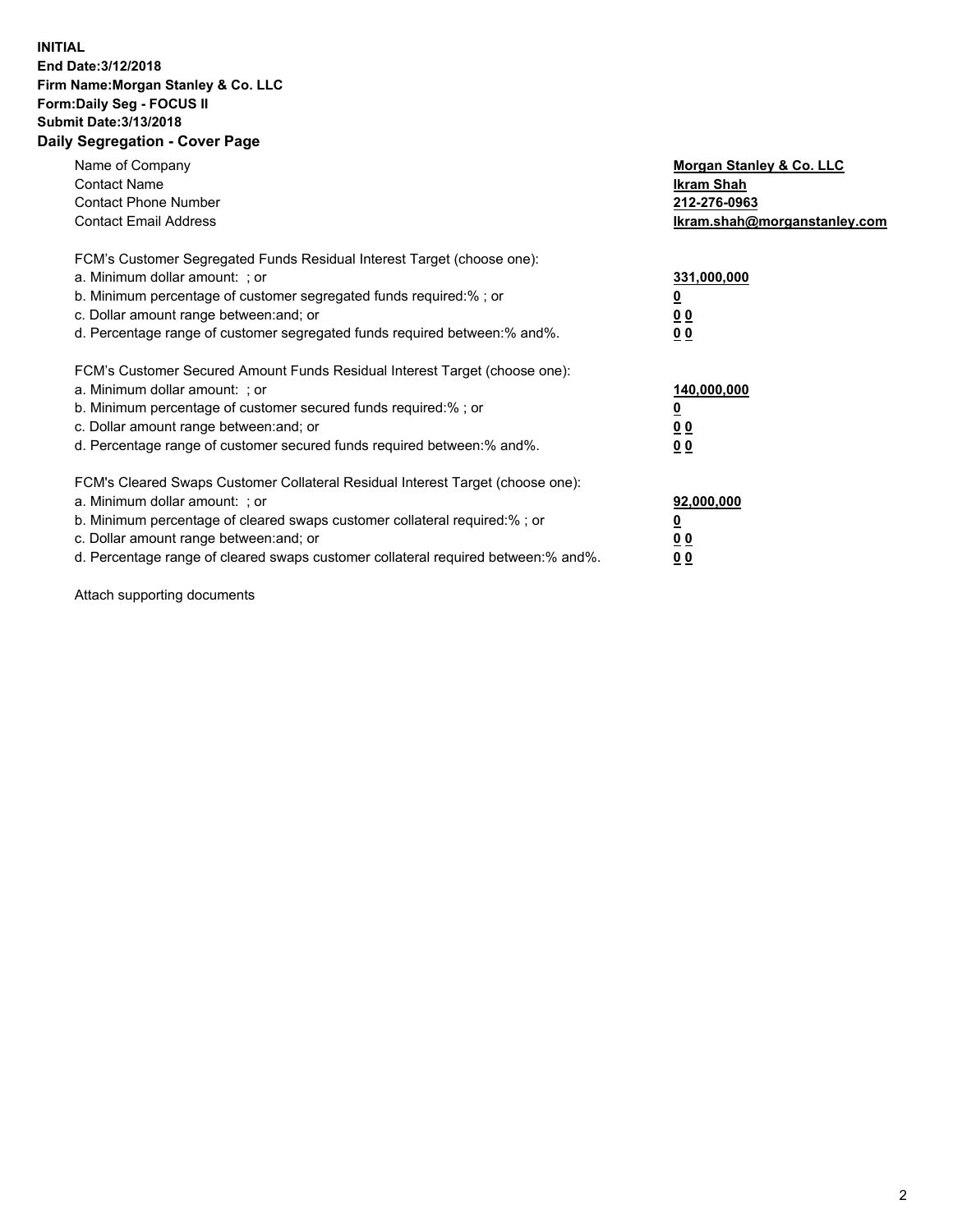## **INITIAL End Date:3/12/2018 Firm Name:Morgan Stanley & Co. LLC Form:Daily Seg - FOCUS II Submit Date:3/13/2018 Daily Segregation - Secured Amounts**

Foreign Futures and Foreign Options Secured Amounts Amount required to be set aside pursuant to law, rule or regulation of a foreign government or a rule of a self-regulatory organization authorized thereunder **0** [7305] 1. Net ledger balance - Foreign Futures and Foreign Option Trading - All Customers A. Cash **3,106,379,900** [7315] B. Securities (at market) **1,922,518,101** [7317] 2. Net unrealized profit (loss) in open futures contracts traded on a foreign board of trade **180,703,745** [7325] 3. Exchange traded options a. Market value of open option contracts purchased on a foreign board of trade **18,973,652** [7335] b. Market value of open contracts granted (sold) on a foreign board of trade **-20,618,820** [7337] 4. Net equity (deficit) (add lines 1. 2. and 3.) **5,207,956,578** [7345] 5. Account liquidating to a deficit and account with a debit balances - gross amount **20,822,721** [7351] Less: amount offset by customer owned securities **-19,921,145** [7352] **901,576** [7354] 6. Amount required to be set aside as the secured amount - Net Liquidating Equity Method (add lines 4 and 5) **5,208,858,154** [7355] 7. Greater of amount required to be set aside pursuant to foreign jurisdiction (above) or line 6. **5,208,858,154** [7360] FUNDS DEPOSITED IN SEPARATE REGULATION 30.7 ACCOUNTS 1. Cash in banks A. Banks located in the United States **260,848,145** [7500] B. Other banks qualified under Regulation 30.7 **728,453,975** [7520] **989,302,120** [7530] 2. Securities A. In safekeeping with banks located in the United States **324,824,483** [7540] B. In safekeeping with other banks qualified under Regulation 30.7 **0** [7560] **324,824,483** [7570] 3. Equities with registered futures commission merchants A. Cash **5,639,932** [7580] B. Securities **0** [7590] C. Unrealized gain (loss) on open futures contracts **-18,643** [7600] D. Value of long option contracts **0** [7610] E. Value of short option contracts **0** [7615] **5,621,289** [7620] 4. Amounts held by clearing organizations of foreign boards of trade A. Cash **0** [7640] B. Securities **0** [7650] C. Amount due to (from) clearing organization - daily variation **0** [7660] D. Value of long option contracts **0** [7670] E. Value of short option contracts **0** [7675] **0** [7680] 5. Amounts held by members of foreign boards of trade A. Cash **2,303,973,993** [7700] B. Securities **1,597,693,618** [7710] C. Unrealized gain (loss) on open futures contracts **180,722,388** [7720] D. Value of long option contracts **18,973,652** [7730] E. Value of short option contracts **-20,618,820** [7735] **4,080,744,831** [7740] 6. Amounts with other depositories designated by a foreign board of trade **0** [7760] 7. Segregated funds on hand **0** [7765] 8. Total funds in separate section 30.7 accounts **5,400,492,723** [7770] 9. Excess (deficiency) Set Aside for Secured Amount (subtract line 7 Secured Statement Page 1 from Line 8) **191,634,569** [7380] 10. Management Target Amount for Excess funds in separate section 30.7 accounts **140,000,000** [7780]

11. Excess (deficiency) funds in separate 30.7 accounts over (under) Management Target **51,634,569** [7785]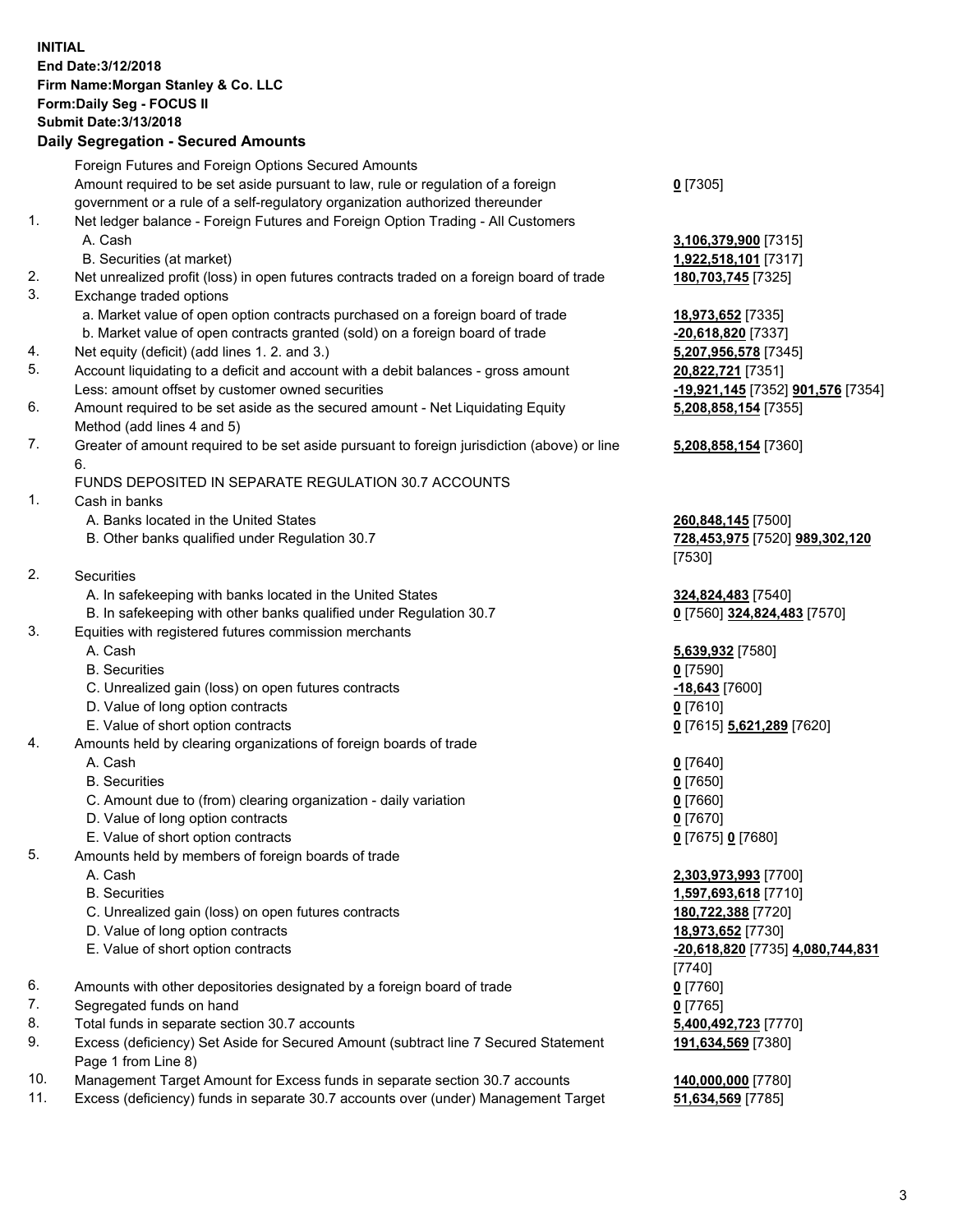**INITIAL End Date:3/12/2018 Firm Name:Morgan Stanley & Co. LLC Form:Daily Seg - FOCUS II Submit Date:3/13/2018 Daily Segregation - Segregation Statement** SEGREGATION REQUIREMENTS(Section 4d(2) of the CEAct) 1. Net ledger balance A. Cash **9,483,043,158** [7010] B. Securities (at market) **5,155,628,954** [7020] 2. Net unrealized profit (loss) in open futures contracts traded on a contract market **755,169,647** [7030] 3. Exchange traded options A. Add market value of open option contracts purchased on a contract market **444,113,899** [7032] B. Deduct market value of open option contracts granted (sold) on a contract market **-689,325,552** [7033] 4. Net equity (deficit) (add lines 1, 2 and 3) **15,148,630,106** [7040] 5. Accounts liquidating to a deficit and accounts with debit balances - gross amount **152,027,436** [7045] Less: amount offset by customer securities **-118,128,638** [7047] **33,898,798** [7050] 6. Amount required to be segregated (add lines 4 and 5) **15,182,528,904** [7060] FUNDS IN SEGREGATED ACCOUNTS 7. Deposited in segregated funds bank accounts A. Cash **3,990,592,067** [7070] B. Securities representing investments of customers' funds (at market) **0** [7080] C. Securities held for particular customers or option customers in lieu of cash (at market) **1,083,464,251** [7090] 8. Margins on deposit with derivatives clearing organizations of contract markets A. Cash **6,504,282,226** [7100] B. Securities representing investments of customers' funds (at market) **0** [7110] C. Securities held for particular customers or option customers in lieu of cash (at market) **4,072,164,703** [7120] 9. Net settlement from (to) derivatives clearing organizations of contract markets **157,924,611** [7130] 10. Exchange traded options A. Value of open long option contracts **444,113,899** [7132] B. Value of open short option contracts **-689,325,552** [7133] 11. Net equities with other FCMs A. Net liquidating equity **2,843,129** [7140] B. Securities representing investments of customers' funds (at market) **0** [7160] C. Securities held for particular customers or option customers in lieu of cash (at market) **0** [7170] 12. Segregated funds on hand **0** [7150] 13. Total amount in segregation (add lines 7 through 12) **15,566,059,334** [7180] 14. Excess (deficiency) funds in segregation (subtract line 6 from line 13) **383,530,430** [7190]

- 15. Management Target Amount for Excess funds in segregation **331,000,000** [7194]
- 16. Excess (deficiency) funds in segregation over (under) Management Target Amount Excess

**52,530,430** [7198]